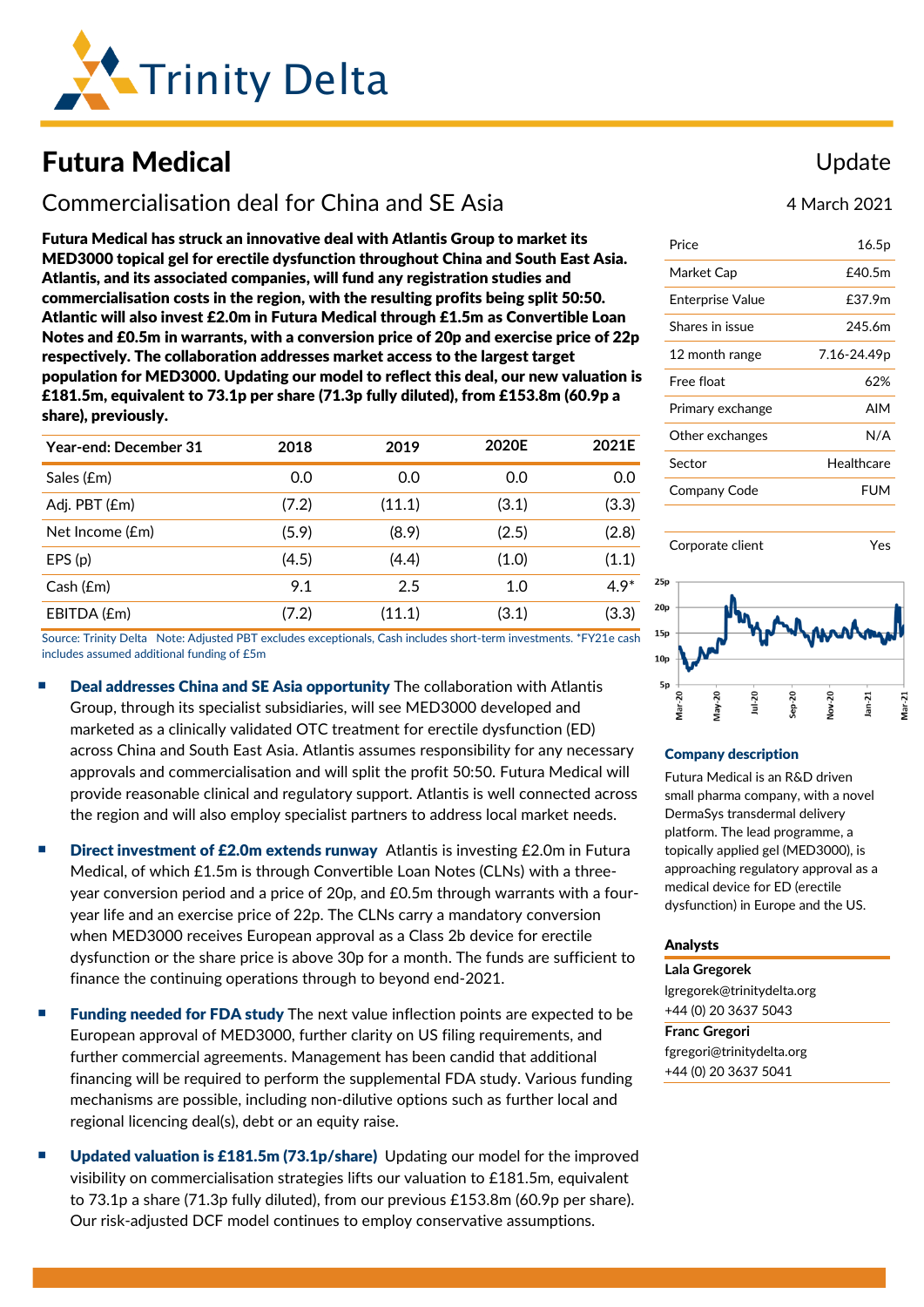

# Futura Medical: attractive profit share deal struck

|                                                                                       | Futura Medical has struck a 50:50 profit share deal with subsidiaries and<br>associated funds of Atlantis Group for commercialisation of MED3000, its<br>topical gel for erectile dysfunction (ED), in China and South East Asia. The deal<br>sees Atlantis, through another subsidiary, invest £1.5m as CLNs immediately<br>with warrants for a further £0.5m. Atlantis believes a number of Asian countries<br>can be accessed based on a European OTC approval, but will fund the costs of<br>studies and registration for OTC approval in China (expected to be c £4m). The<br>market opportunity is significant, with the highest incidence of ED males<br>worldwide. We had consciously excluded non-US and non-Europe regions from<br>our valuation; for context we model, using conservative assumptions, OTC sales<br>of \$225m in Europe and \$250m in the US. We reiterate our view that, whilst not<br>without risks, our current valuation of £181.5m, 73.1p per share, fails to reflect<br>the likely prospects. |
|---------------------------------------------------------------------------------------|--------------------------------------------------------------------------------------------------------------------------------------------------------------------------------------------------------------------------------------------------------------------------------------------------------------------------------------------------------------------------------------------------------------------------------------------------------------------------------------------------------------------------------------------------------------------------------------------------------------------------------------------------------------------------------------------------------------------------------------------------------------------------------------------------------------------------------------------------------------------------------------------------------------------------------------------------------------------------------------------------------------------------------|
| <b>Innovative deal for China and SE</b><br>Asia nets 50:50 profit split               | Futura Medical has struck a commercialisation deal where it will retain half of the<br>profits from commercialising MED3000, its proprietary topical gel for erectile<br>dysfunction (ED), in China and regions within South East Asia. The deal consists of<br>several elements, including direct investments, funding and the commercialisation<br>collaboration, with subsidiaries of the Atlantis Group.                                                                                                                                                                                                                                                                                                                                                                                                                                                                                                                                                                                                                   |
| <b>Immediate £1.5m CLN plus</b><br>£0.5m warrants investment                          | The first element sees HT Riverwood Multi-Growth Fund, a fund managed by<br>Atlantis Investment Management, invest up to £2m in cash, £1.5m of which will<br>be received immediately, into Futura Medical. The £1.5m be in the form of<br>convertible loan notes (CLN), with a three-year conversion period and a price of<br>20p (a 25% premium to the 30-day closing share price). The CLNs carry no<br>interest for six months then have a 2% coupon through to conversion. Futura<br>Medical can request a mandatory conversion when it receives European<br>regulatory approval for MED3000 as a Class 2B Medical device or the share price<br>trades at or above 30p for one month. The £0.5m is linked to warrants issued to<br>HT Riverwood that have a four-year life and an exercise price of 22p. The<br>conversion terms of the £1.5m CLNs are such that they are essentially equity.                                                                                                                              |
| <b>Collaboration with regional</b><br>specialist structured for long-<br>term returns | The second element is a commercialisation collaboration with Pride Century<br>Ventures, a vehicle owned by Co-High Investment Management, that will have<br>the rights to exclusively develop and commercialise MED3000 across China and<br>South East Asia. Futura Medical and Co-High will split the resulting profits of the<br>Joint Collaboration equally. Co-High is a 60% owned subsidiary of the Atlantis<br>Group. Co-High is well-connected in the region and has identified a number of<br>local partners for specific geographies. These partner profits will form part of the<br>Joint Collaboration and will be included in the profit split. The market<br>opportunities in the regions covered by the deal are significant and it is interesting<br>to note that Futura Medical has struck a profit share arrangement rather than a<br>royalty licensing deal with an upfront payment.                                                                                                                         |
| <b>Removes regulatory and</b><br>commercialisation worries                            | The third element covers the financing of the commercial operations, in particular<br>the costs of registration studies for China. Co-High will be responsible for all costs<br>relating to the development, registration, and marketing of MED3000. Co-High<br>management, and its local partners, believe that market access as an OTC product<br>for a number of countries can be achieved based on the OTC registration in                                                                                                                                                                                                                                                                                                                                                                                                                                                                                                                                                                                                 |

2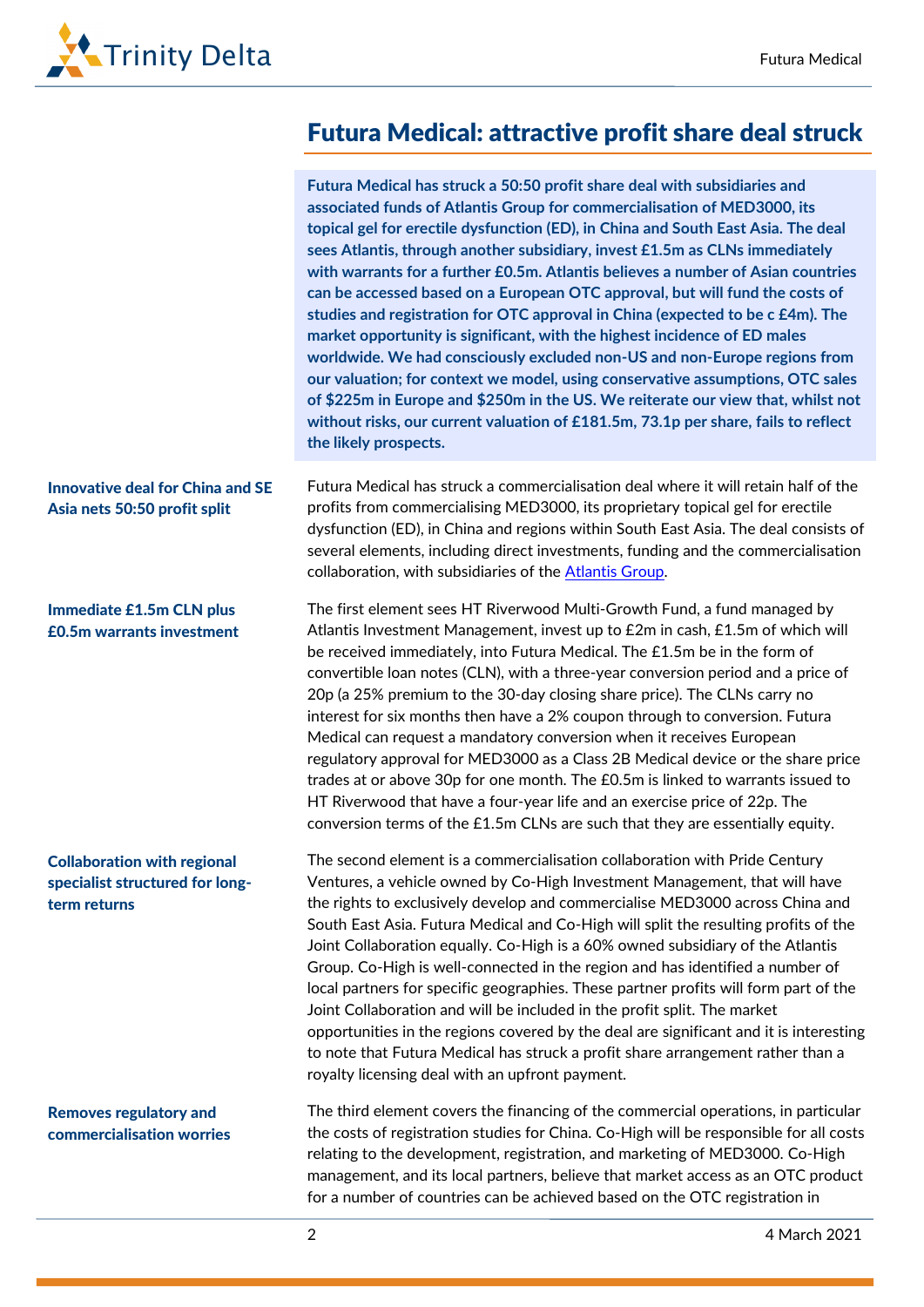

Redressing the negotiation imbalance inherent in the region

Unlikely to be replicated in other regions, though US will likely need creative solutions

Europe. Approval in China, the largest commercial opportunity, will require a pivotal study and is expected to cost c £4m. Chinese approval would open up the remaining countries in the region. The study will likely only need to demonstrate that MED3000's safety and efficacy is replicated in Chinese males, suggesting approval could be achieved within 18 months. Futura Medical would provide reasonable technical support for OTC product development and eventual commercialisation.

The Atlantis deal, through their majority-owned subsidiary Co-High, is innovative and addresses the key difficulty of how a small Western company can realise the optimal value for its assets when it lacks the know-how, connections (both business and political), and local infrastructure. These are the skills that Co-High and its affiliates provide. The market dynamics in China and South East Asia region are complex, especially so when dealing with a sexual health medical product available through multiple OTC channels. It will be interesting to see if other regions will be addressed through similar profit-sharing structures.

Looking at Latin America and the Middle East regions, it could be argued that the complexities and differing social and market access challenges, even between neighbouring countries, are similar to those in South East Asia. Nonetheless, we would expect these regions to be addressed through more traditional upfront payment and royalty deals. Europe is interesting but, as we have said before, the variations in attitudes and social norms are such that it is probably best addressed with three or four regional players that know their marketplace intimately. Interestingly, the rapid evolution of multi-channel marketing for OTC healthcare products in the US means that, despite being a single country, the varied channel characteristics mean a similar overarching deal could work well.

### European regulatory approval will unlock further deals

However, in our view, any such distribution or licensing agreement is unlikely to happen before the regulatory status is clear. We believe the regulatory filings for MED3000 are the key near-term determinants of Futura Medical's prospects.

### Exhibit 1: Key milestones on EU Class II Medical Device regulatory pathway

| <b>QMS</b> Evaluation            | Map out EU requirements<br>٠<br>for company QMS        | <b>Dec</b><br>2019 |  |
|----------------------------------|--------------------------------------------------------|--------------------|--|
| EU Notified <sup>2</sup>         | Selection and commission                               | Q1                 |  |
| <b>Body Selection</b>            | of EU Notified Body <sup>2</sup>                       | 2020               |  |
| QMS <sup>3</sup>                 | Updating of Futura's QMS <sup>3</sup>                  | July               |  |
| Update                           | for MED3000                                            | 2020               |  |
| <b>Application</b><br>Submission | Submission of MED3000<br>٠<br><b>Technical Dossier</b> | July<br>2020       |  |
| <b>QMS</b>                       | Positive opinion issued on                             | Aug                |  |
| approval                         | QMS <sup>3</sup> for MED3000                           | 2020               |  |
| <b>EU Regulatory</b><br>approval | Expected EU marketing<br>authorisation                 | 2021               |  |

Source: Futura Medical. Note: 2 = Notified Bodies are the regulatory authorities that oversee the approval of medical devices within the EU including the UK; 3 = Quality Management System

MED3000 filing submitted in Europe, approval expected mid-2021

In Europe MED3000 has been submitted for approval as a Class 2B medical device. The positive interactions with the designated [EU Notified Body](https://ec.europa.eu/growth/single-market/goods/building-blocks/notified-bodies_en) has seen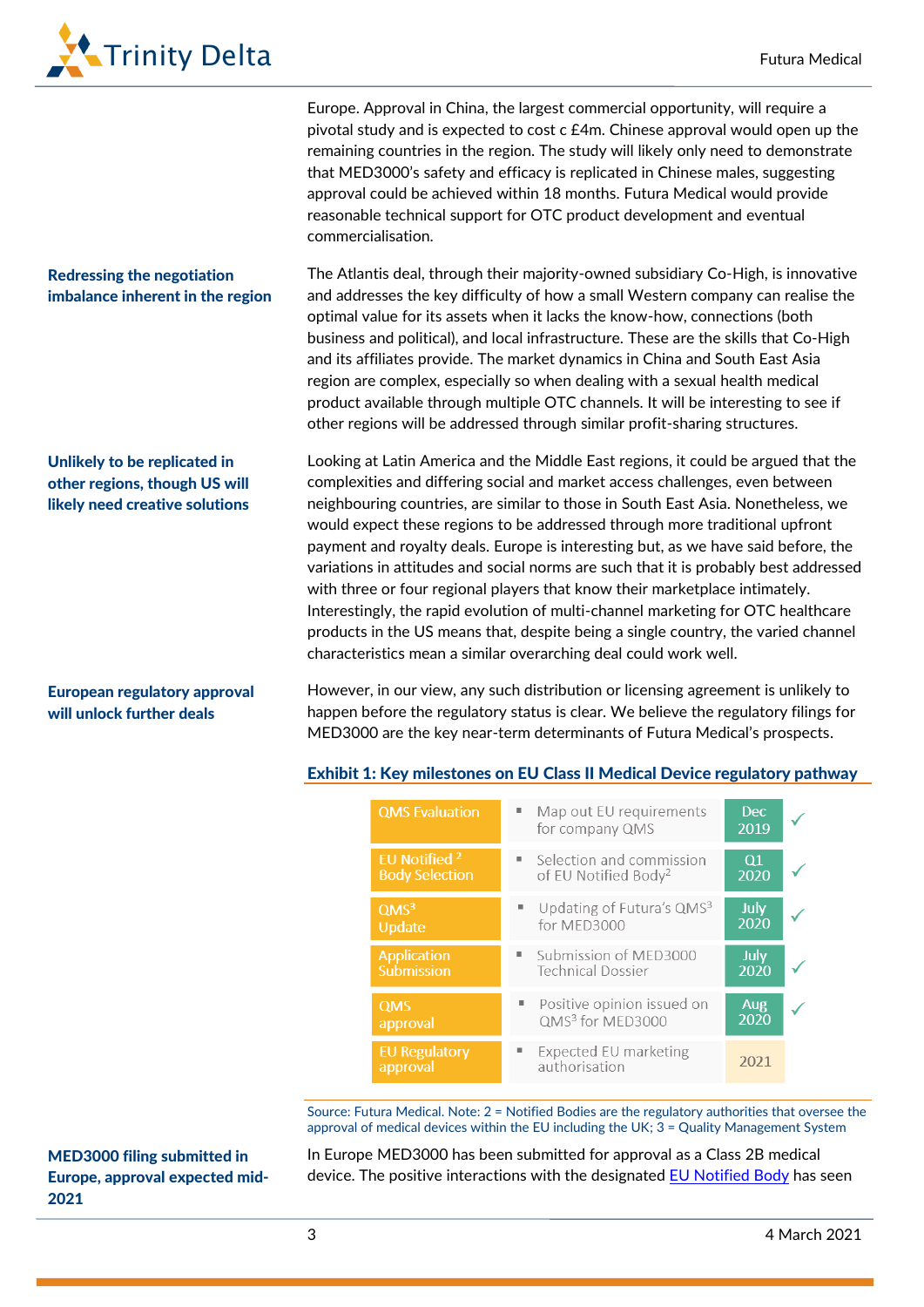

|                                                                                         | the Technical Documentation (essentially the efficacy, safety and quality data<br>from the clinical trials and supporting pre-clinical evidence) and the Quality<br>Management System (QMS) documentation submitted, with the latter having<br>received a positive audit opinion. The Technical Dossier has been accepted and is<br>currently under formal review, which, in our view, would support a regulatory<br>approval around mid-2021. Anecdotal evidence suggests that COVID-19 impacts<br>have been minimal and the agency has been working very effectively with little, if<br>any, backlog.                                                                                                                                                                                                          |
|-----------------------------------------------------------------------------------------|------------------------------------------------------------------------------------------------------------------------------------------------------------------------------------------------------------------------------------------------------------------------------------------------------------------------------------------------------------------------------------------------------------------------------------------------------------------------------------------------------------------------------------------------------------------------------------------------------------------------------------------------------------------------------------------------------------------------------------------------------------------------------------------------------------------|
| US filing needs a six-month<br>study, so 2022 possible but<br>2023 approval more likely | In the US MED3000 will be filed as a medical device with a De Novo<br>Classification, as there is no similar predicate device to allow a 510(k) submission.<br>Three pre-submission meetings with the FDA (February, July, and October 2020)<br>clarified the OTC route to market and the need for an additional six-month clinical<br>trial to demonstrate longer term efficacy. The details and scope of this small<br>study, together with the development of the OTC label and patient leaflet, were<br>discussed at a meeting in February 2021, with management awaiting the formal<br>meeting minutes. The clinical study report (CSR), and additional clinical, safety,<br>stability, and manufacturing information are similar to the European requirement<br>and the package has already been collated. |
| <b>OTC</b> label requirements are<br>complex but not expensive                          | The indications are that the patient numbers required for this supplementary<br>study will modest, with active cooperation to determine the 'least burdensome<br>design'. Developing the OTC label and associated patient information leaflet is a<br>crucial process that seeks to minimise all risks; for example, consumer panels are<br>employed to establish wording that is clear and unambiguous. Although<br>multifaceted, the procedure is not expected to be a time limiting step.<br>Management appears confident that a US OTC approval will be granted relatively<br>smoothly.                                                                                                                                                                                                                      |
| <b>First straight to OTC ED</b><br>product with a promising clinical<br>profile         | Assuming a smooth regulatory pathway, MED3000 would be the first clinically<br>proven ED product that is approved OTC in Europe and the US. Its rapid onset of<br>effect, undoubted safety, and ease of use suggest MED3000 would offer an<br>attractive, clearly differentiated (not 'me too'), and competitive clinical profile<br>compared not only to the market leading class of PDE5 inhibitors, but other<br>classes of competing ED therapies. Management has conducted market research<br>analyses that suggest sales of \$500m three years' post-launch, rising to \$584m by<br>year five and \$661m by year ten.                                                                                                                                                                                      |

#### Exhibit 2: User benefits of MED3000

| <b>Benefit</b>                                                                          | Key enabling feature                                                                                                                                      |                                                                                                                                                                                                                                               |  |  |  |
|-----------------------------------------------------------------------------------------|-----------------------------------------------------------------------------------------------------------------------------------------------------------|-----------------------------------------------------------------------------------------------------------------------------------------------------------------------------------------------------------------------------------------------|--|--|--|
| Well tolerated                                                                          |                                                                                                                                                           | No systemic side-effect potential, especially compared to PDE5 inhibitors                                                                                                                                                                     |  |  |  |
| Works rapidly                                                                           | Potential to have one of the fastest speeds of onset (5-10 minutes) for any ED treatment                                                                  |                                                                                                                                                                                                                                               |  |  |  |
| Enables spontaneity                                                                     | Removes the need for planning of sex associated with some oral PDE5 inhibitor medications                                                                 |                                                                                                                                                                                                                                               |  |  |  |
| Restores intimacy                                                                       | Direct mode of application (by the male or his sexual partner) can form part of foreplay, which<br>combined with speed of onset can help restore intimacy |                                                                                                                                                                                                                                               |  |  |  |
| Source: Trinity Delta, Futura Medical                                                   |                                                                                                                                                           |                                                                                                                                                                                                                                               |  |  |  |
| Our revised \$618m peak sales<br>estimate is still based on<br>conservative assumptions |                                                                                                                                                           | Our assumptions and expectations were detailed in our June 2020 Outlook report<br>and, despite our conservative approach, we arrive at five-year sales for MED3000<br>of \$225m in Europe and \$250m in the US. As mentioned earlier, we have |  |  |  |

consciously ignored non-Europe and non-US markets until there was greater visibility on how they would be accessed. China and South East Asia represent the

4 March 2021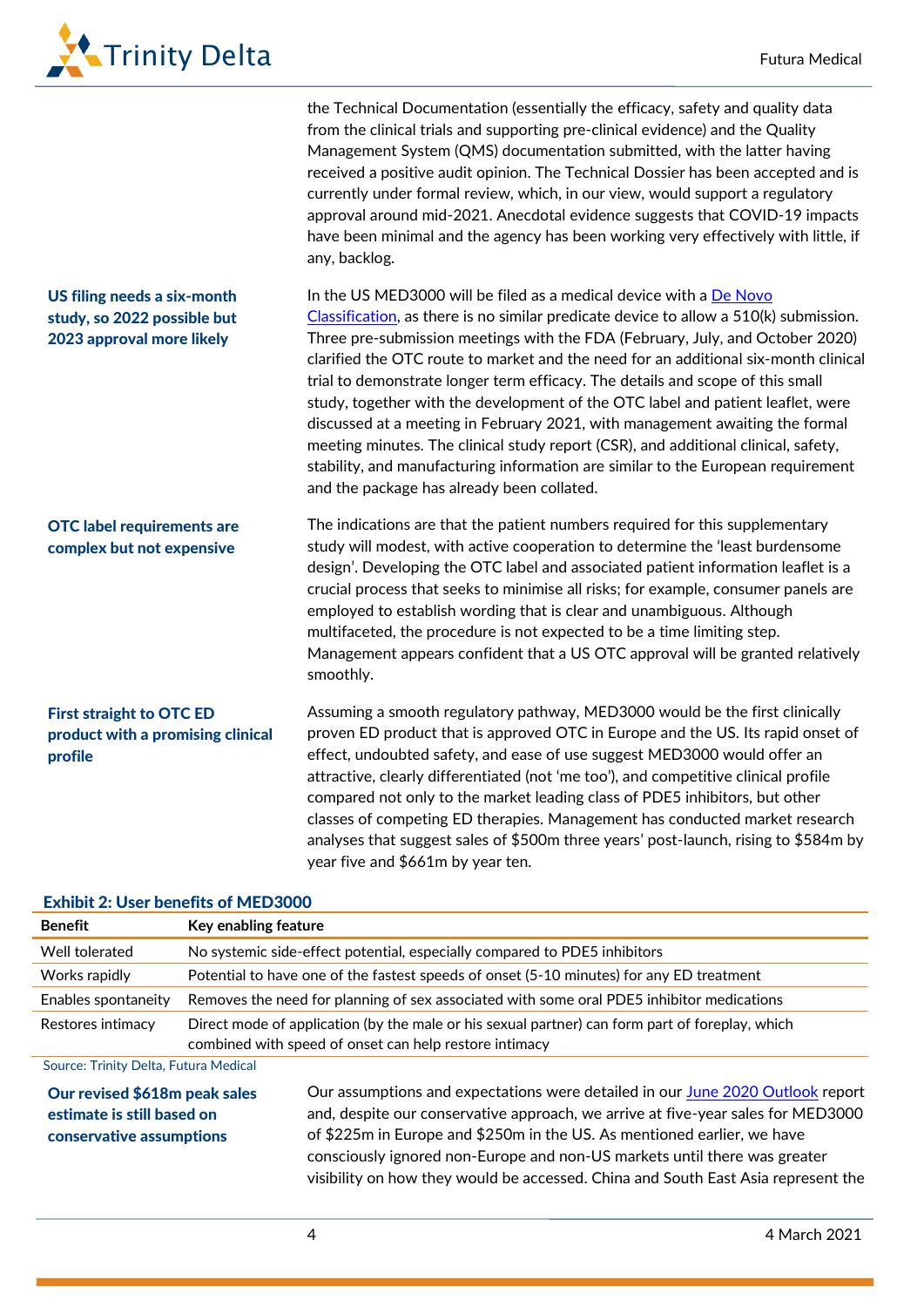

largest potential user group in terms of volume, but the monetary value is likely to be tempered by lower pricing. We have, again using conservative assumptions, modelled on five-year sales of \$143m for the region, with half of profits (equivalent to a 12.5% royalty based on a 25% net margin assumption) accruing to Futura Medical. We remind that using more aggressive assumptions, notably on having motivated and commercially astute partners, could result in materially faster adoption curves and higher peak sales (Exhibit 3).

### Exhibit 3: OTC availability opens a large untapped ED market



Source: Futura Medical. Note: 1 - Cello Healthcare Consulting research amongst physicians in the US, France and Germany, commissioned by Futura; 2 - Corona G., Andrology, 2016, 4, 1002–1009; 3 - Frederick L., J Sex Med, 2014, Oct, (10):2546-53; 4 - Nguyen Sex Med Rev. 2017 Oct, vol 5, 508-520; 5 - MSP 2018: Data for 75 countries, IQVIA IMS Health; 6 - Ipsos research commissioned by Futura 7 - Directors' belief based on market research conducted on Company's behalf by Ipsos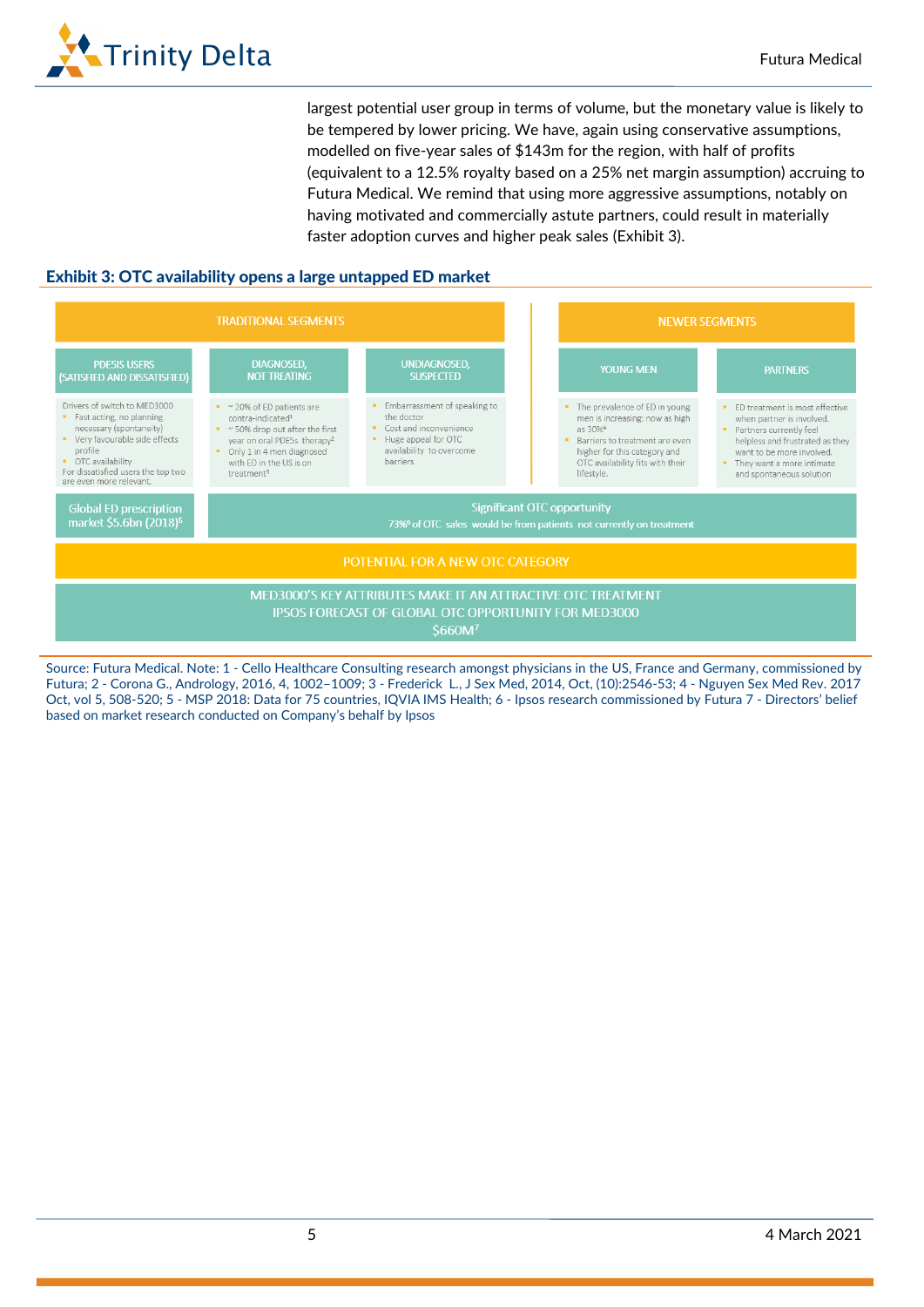

## Valuation

Risk-adjusted DCF model is the best valuation tool

We use a DCF model to value Futura Medical. The key value driver is MED3000 and we examine its sales potential and launch timings in the US, European and now China & SE Asian markets. We assume that MED3000 has a high likelihood of being approved as an OTC medical device in Europe in the near-term, whereas in the commercially important US market we have been more cautious with our success probabilities and timings.

Assumed an income stream equivalent to a 20% royalty rate and 12.5% for China/SE Asia

We have assumed that Futura Medical receives payments from partners that are equivalent to a royalty rate of 20%, although in reality they will likely be a combination of small upfront payments, sales milestones, and tiered royalties on sales. In China and SE Asia we have assumed a 50% profit contribution, equivalent to a 12.5% royalty. The risk adjustments used reflect the remaining regulatory risks and inherent commercial and execution sensitivities for each market. These are summed and netted against the costs of running the operation and net cash.

#### Exhibit 4: Futura Medical risk-adjusted DCF model

|                              | <b>Total NPV</b><br>\$m\$ | <b>Total NPV</b><br>(f.m) | <b>Risk</b><br>adjustments | $rNPV$ $(\$m)$ | rNPV (£m) | rNPV/<br>share $(p)$ | <b>Notes</b>                            |
|------------------------------|---------------------------|---------------------------|----------------------------|----------------|-----------|----------------------|-----------------------------------------|
| MED3000 (Europe)             | 165.2                     | 127.1                     | 63%                        | 104.1          | 80.0      | 31.7                 | Peak sales: \$225m<br>Launch year: 2022 |
| MED3000 (US)                 | 163.2                     | 125.5                     | 54%                        | 88.1           | 67.8      | 27.6                 | Peak sales: \$250m<br>Launch year: 2023 |
| MED3000 (China /<br>SE Asia) | 51.2                      | 39.4                      | 59%                        | 46.1           | 35.4      | 14.4                 | Peak sales: \$143m<br>Launch year: 2024 |
| <b>TPR100</b>                | 2.3                       | 1.7                       | 40%                        | 0.9            | 0.7       | 0.3                  | Peak sales: \$6.2m<br>Launch year: 2022 |
| Non-R&D opex                 | (4.4)                     | (3.4)                     |                            | (4.4)          | (3.4)     | (1.3)                |                                         |
| Net cash                     | 1.3                       | 1.0                       |                            | 1.3            | 1.0       | 0.4                  | At FY20e                                |
| <b>Total</b>                 | 378.8                     | 291.3                     |                            | 236.1          | 181.5     | 73.1                 |                                         |
| Total (fully diluted)        |                           |                           |                            |                | 182.0     | 71.3                 | Riverwood CLN<br>and warrants           |

Source: Trinity Delta Note: Assumptions include a 12.5% discount rate; a 1.3 \$/£ FX rate, and 10% tax rate from 2026 with the benefit of the UK patent box

Valuation of £181.5m, or 71.3p per share (fully diluted)

The effect of updating our model (Exhibit 4) sees our previous valuation for Futura Medical of £153.8m, or 60.9p per share, rise to £181.5m, or 73.1p per share (71.3p on a fully diluted basis).

The specifics of our Europe and US assumptions, and other details of our model, are covered in our last Outlook note (available on our [website\).](https://www.trinitydelta.org/wp-content/uploads/2020/06/Futura-Medical-Outlook-200602.pdf)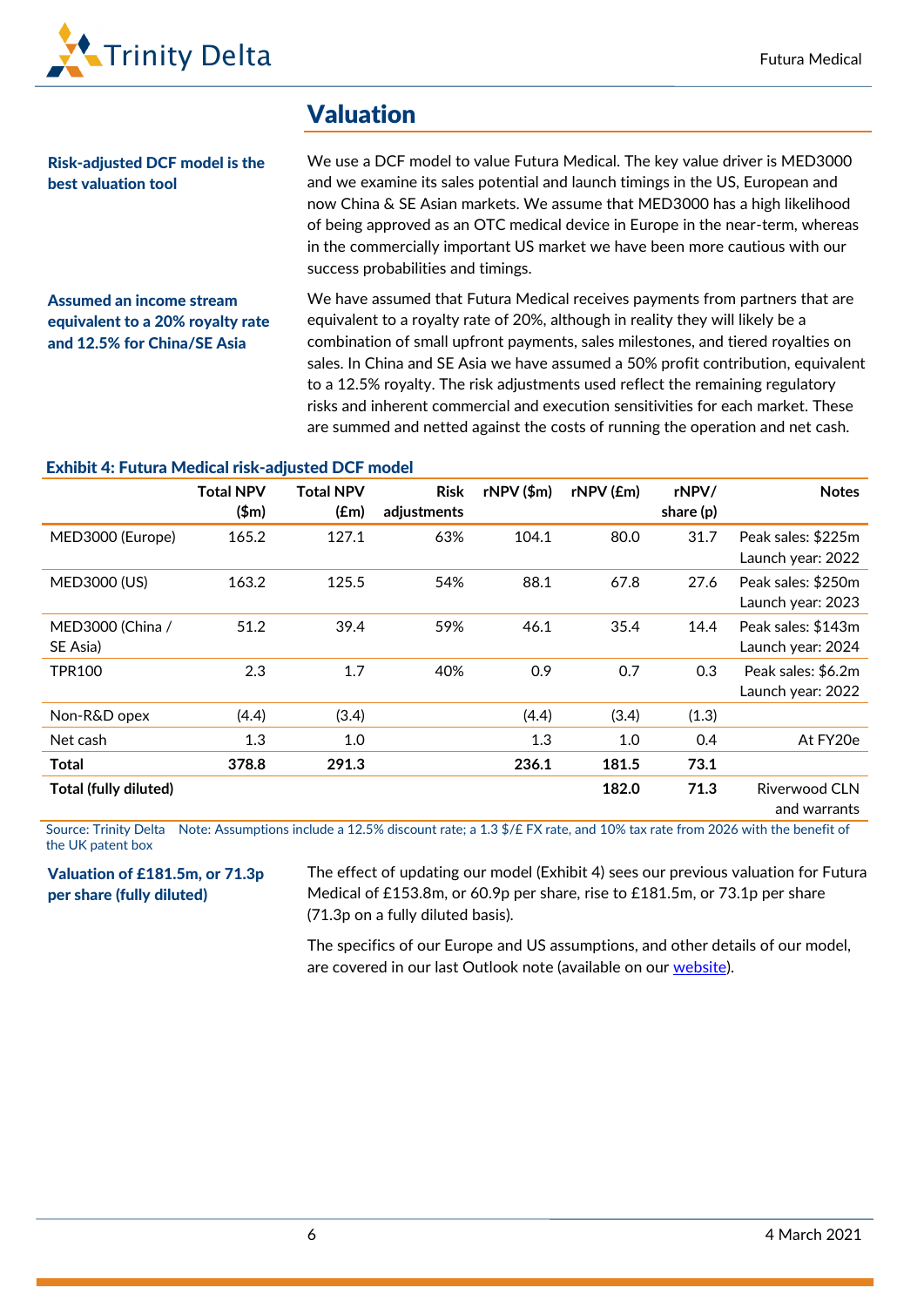

#### Exhibit 5: Summary of financials

| Year-end: December 31               | £'000s | 2017     | 2018      | 2019         | 2020E       | 2021E     |
|-------------------------------------|--------|----------|-----------|--------------|-------------|-----------|
| <b>INCOME STATEMENT</b>             |        |          |           |              |             |           |
| <b>Revenues</b>                     |        | 363      | 0         | 32           | 0           | 0         |
| Cost of goods sold                  |        | 0        | 0         | 0            | 0           | 0         |
| <b>Gross Profit</b>                 |        | 363      | 0         | 32           | 0           | 0         |
| R&D expenses                        |        | (4,100)  | (6,039)   | (10,051)     | (1,989)     | (2, 135)  |
| General and administrative expenses |        | (1, 118) | (1,228)   | (1, 144)     | (1, 117)    | (1, 176)  |
| Underlying operating profit         |        | (4,856)  | (7, 266)  | (11, 164)    | (3, 106)    | (3,311)   |
| Other revenue/expenses              |        | 0        | 0         | 0            | 0           | 0         |
| <b>EBITDA</b>                       |        | (4,843)  | (7, 247)  | (11, 143)    | (3,086)     | (3,298)   |
| <b>Operating Profit</b>             |        | (4,856)  | (7, 266)  | (11, 164)    | (3, 106)    | (3,311)   |
| Interest expense                    |        | 19       | 28        | 22           | 4           | 3         |
| <b>Profit Before Taxes</b>          |        | (4,837)  | (7, 239)  | (11, 141)    | (3, 102)    | (3,308)   |
| Adj. PBT                            |        | (4,837)  | (7, 239)  | (11, 141)    | (3, 102)    | (3,308)   |
| Current tax income                  |        | 936      | 1,358     | 2,222        | 569         | 491       |
| Cumulative preferred stock dividend |        | 0        | 0         | 0            | 0           | 0         |
| <b>Net Income</b>                   |        | (3,900)  | (5,881)   | (8,919)      | (2,533)     | (2,817)   |
| EPS(p)                              |        | (3.2)    | (4.5)     | (4.4)        | (1.0)       | (1.1)     |
| Adj. EPS (p)                        |        | (3.2)    | (4.5)     | (4.4)        | (1.0)       | (1.1)     |
| DPS (p)                             |        | 0.0      | 0.0       | 0.0          | 0.0         | 0.0       |
| Average no. of shares (m)           |        | 120.6    | 131.9     | 204.7        | 244.0       | 245.6     |
| Gross margin                        |        | 100%     | N/A       | 100%         | N/A         | N/A       |
| <b>BALANCE SHEET</b>                |        |          |           |              |             |           |
| <b>Current assets</b>               |        | 9,541    | 10,830    | 4,842        | 1,616       | 5,443     |
| Cash and cash equivalents           |        | 8,363    | 9,158     | 2,511        | 974         | 4,880     |
| Accounts receivable                 |        | 181      | 306       | 101          | 65          | 65        |
| Inventories                         |        | 70       | 8         | 8            | 8           | 8         |
| Other current assets                |        | 927      | 1,358     | 2.222        | 569         | 491       |
| <b>Non-current assets</b>           |        | 64       | 47        | 60           | 44          | 36        |
| Property, plant & equipment         |        | 64       | 47        | 60           | 44          | 36        |
| Other non-current assets            |        | 0        | 0         | 0            | 0           | 0         |
| <b>Current liabilities</b>          |        | (499)    | (2,026)   | (4,848)      | (950)       | (7, 450)  |
| Short-term debt                     |        | 0        | 0         | 0            | 0           | (6,500)   |
| Accounts payable                    |        | (499)    | (2,026)   | (4,848)      | (950)       | (950)     |
| Other current liabilities           |        | 0        | 0         | 0            | 0           | 0         |
| Non-current liabilities             |        | 0        | 0         | O            | o           | 0         |
| Long-term debt                      |        | 0        | 0         | $\Omega$     | 0           | $\Omega$  |
| Other non-current liabilities       |        | $\Omega$ | $\Omega$  | $\Omega$     | $\Omega$    | $\Omega$  |
| <b>Equity</b>                       |        | 9,106    | 8.852     | 54           | 710         | (1,971)   |
| Share capital                       |        | 44,913   | 50,393    | 50,412       | 53,305      | 53,305    |
| Other                               |        | (35,807) | (41, 541) | (50, 359)    | (52, 596)   | (55, 276) |
| <b>CASH FLOW STATEMENTS</b>         |        |          |           |              |             |           |
| Operating cash flow                 |        | (4, 155) | (4,680)   | (6,634)      | (4,590)     | (2,589)   |
| Profit before tax                   |        | (4,837)  | (7,239)   | (11, 141)    | (3, 102)    | (3,308)   |
| Non-cash adjustments                |        | 195      | 140       | 100          | 147         | 147       |
| Change in working capital           |        | (385)    | 1,464     | 3,027        | (3,861)     | $\bf{0}$  |
| Interest paid                       |        | 19       | 28        | 22           | 4           | 3         |
| <b>Taxes paid</b>                   |        | 851      | 927       | 1,358        | 2,222       | 569       |
| Investing cash flow                 |        | (56)     | (5)       | (33)         | (5)         | (5)       |
| CAPEX on tangible assets            |        | (56)     | (5)       | (33)         | (5)         | (5)       |
| Other investing cash flows          |        | 0        | 0         | 0            | 0           | 0         |
| Financing cash flow                 |        | 221      | 5,480     | 19           | 3,059       | 6,500     |
| Proceeds from equity                |        | 221      | 5,480     | 19           | 3,059       | 0         |
| Increase in loans                   |        | 0        | 0         | 0            | 0           | 6,500     |
| Other financing cash flow           |        | 0        | 0         | $\mathbf{0}$ | $\mathbf 0$ | $\bf{0}$  |
| Net increase in cash                |        | (3,990)  | 795       | (6,647)      | (1,536)     | 3,905     |
| Cash at start of year               |        | 12,353   | 8,363     | 9,158        | 2,510       | 974       |
| Cash at end of year                 |        | 8,363    | 9,158     | 2,510        | 974         | 4,880     |
| Net cash at end of year             |        | 8,363    | 9,158     | 2,511        | 974         | (1,620)   |

Source: Company, Trinity Delta Note: Adjusted numbers exclude exceptionals. A £5m funding requirement is shown as short-term debt in FY21e, until transaction type, source and size are confirmed.